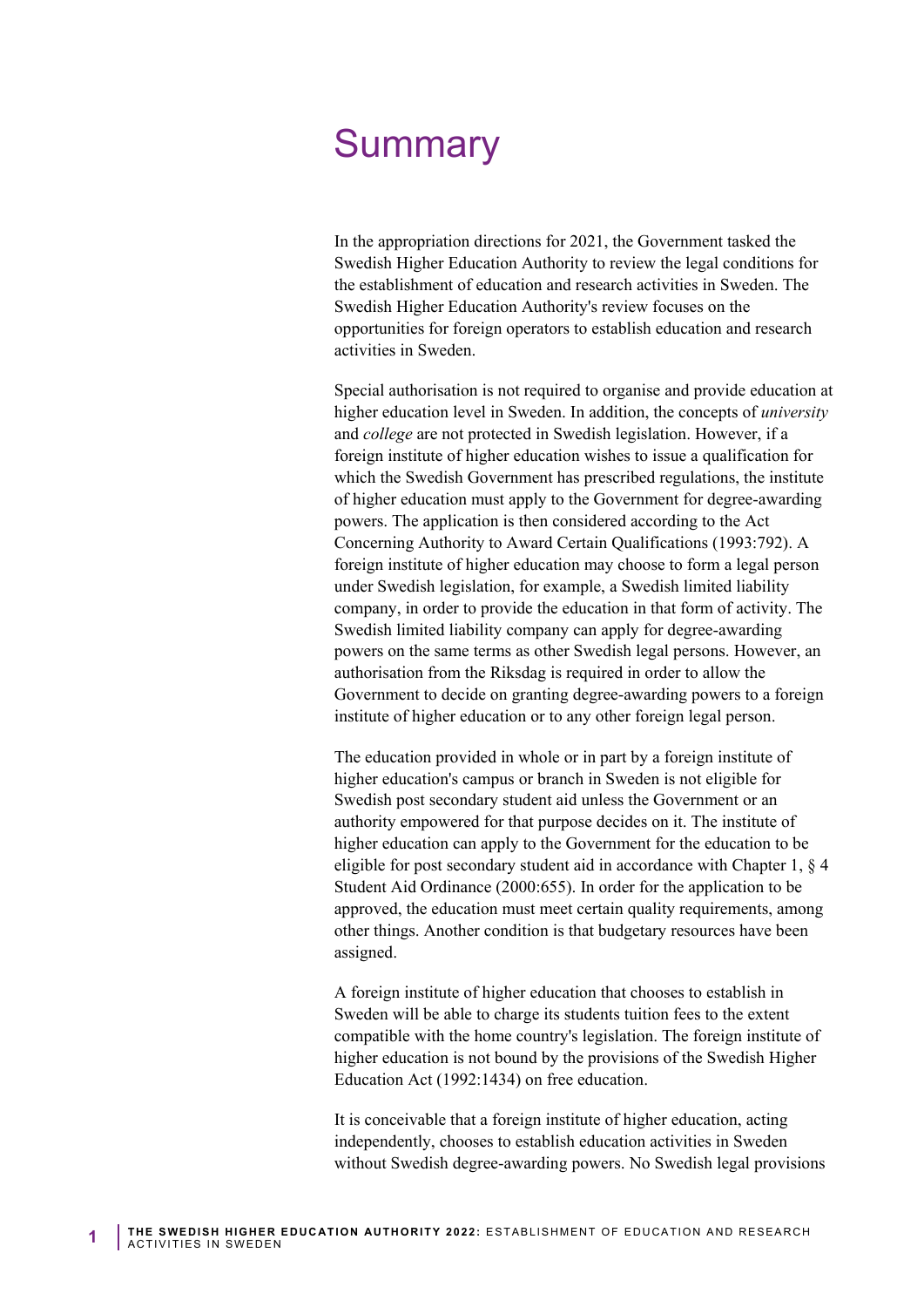entered into with the operator shall apply. If a foreign institute of higher for students will then be applicable to the students admitted to the education. Instead, the regulations that the operator itself decides on for the education and the contractual terms that the students may have education establishes education activities in Sweden in collaboration with a Swedish institute of higher education, it will be critical to the rights of the students with regard to which of the institutes of higher education it is that admits the students to the education, i.e. to which institute of higher education the students formally belong.

 A general authorisation is not required to establish and carry out research Review of Research Involving Humans if the operator is to carry out in Sweden. However, research on products that are harmful to health, on radiation or on living beings, for example, may require special authorisation for the activities. A foreign operator will also need approval in accordance with the Act (2003:460) Concerning the Ethical research that falls within the scope of the legislation.

A foreign operator that establishes research activities in Sweden will not be covered by the Act (2019:504) on Responsibility for Good Research Practice and the Examination of Research Misconduct. However, demarcation problems may arise if the establishment in Sweden takes place in collaboration with a Swedish institute of higher education that is covered by the law. On the other hand, if the foreign operator was to provide education and was granted Swedish degree-awarding powers, the law shall apply to the operator. This means that the operator and its researchers will be covered by the law's responsibility for good research practice and the examination of research misconduct.

 Swedish Higher Education Authority in the same way as other individual education providers with degree-awarding powers. The education may A foreign university that chooses to establish education activities in Sweden without Swedish degree-awarding powers will not be subject to the supervision of the Swedish Higher Education Authority. However, if the institute of higher education applies for and is granted degreeawarding powers, the education will be subject to the supervision of the also be subject to the supervision of the Swedish Higher Education Authority if the Government decides that the education shall be eligible for student aid.

A foreign institute of higher education that establishes education activities in Sweden without Swedish degree-awarding powers will not be obliged to participate in any follow-up or evaluation of the education. However, if the institute of higher education applies for and is granted degree-awarding powers, the education will be subject to the Swedish Higher Education Authority's follow-ups and work on quality assurance. A foreign operator that establishes research activities in Sweden will not be obliged to participate in any quality evaluation of the research activities. However, if the operator is applies for research grants or other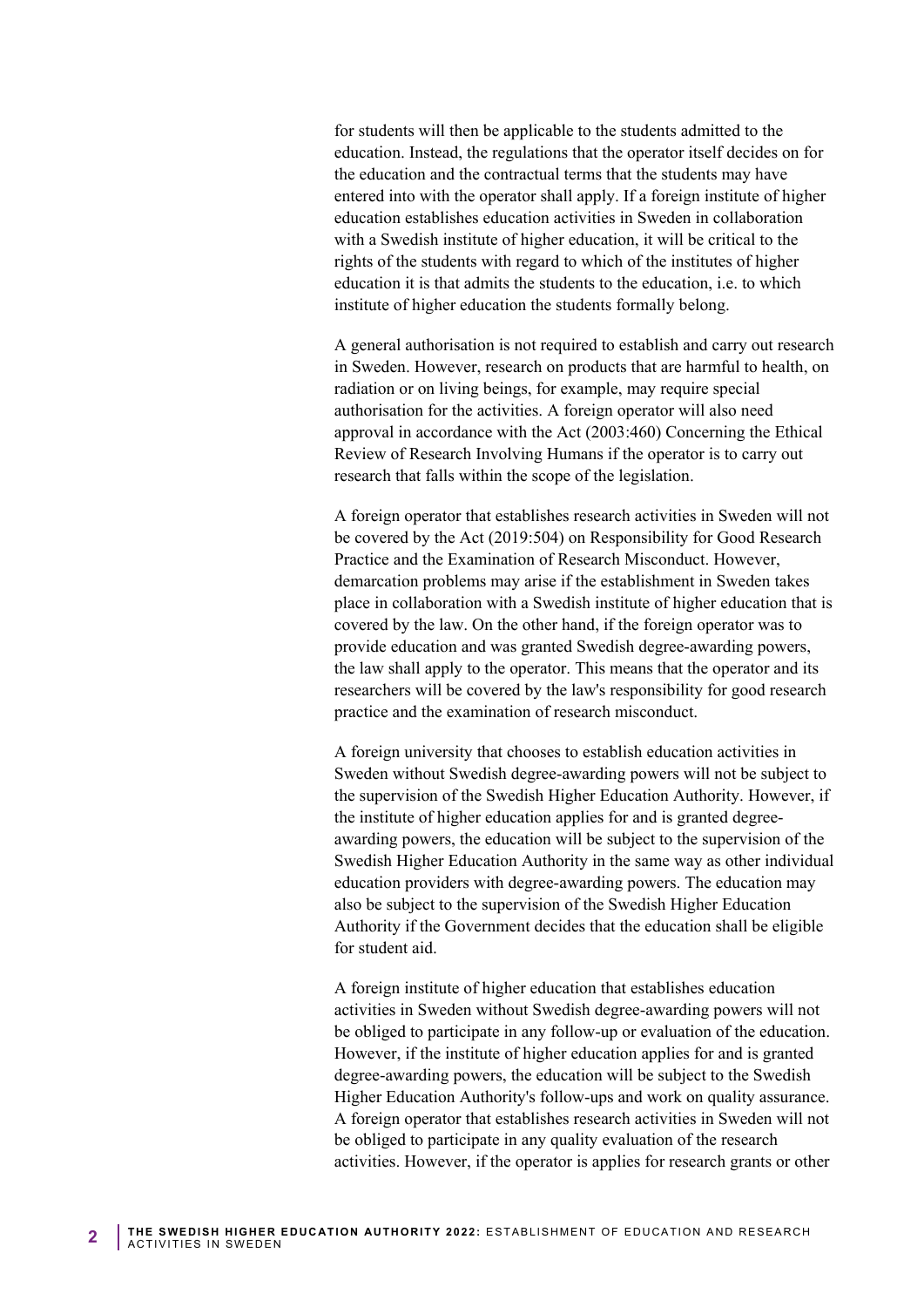funding for its research, the projects may be evaluated in accordance with the conditions set by the research funder for the funding. In addition, research may be included in the statistical surveys carried out by Statistics Sweden (SCB). If the operator also provides education and is granted degree-awarding powers, information about the research may also be included in the Swedish Higher Education Authority's statistics on research.

A conceivable source of funding for a foreign institute of higher education that provides education in Sweden may be tuition fees. Another alternative is so-called contracted courses. This means that an institute of higher education from a country within the EEA may fund education provided in Sweden by selling the client for the contracted course to state institutes of higher education and individual education providers. However, if the education is provided by an institute of higher education from a country outside the EEA, state institutes of higher education cannot purchase the education according to the conditions of the current appropriation directions. There is nothing to prevent a foreign institute of higher education that establishes higher education activities in Sweden from applying to the Government for government grants for the education activities. However, there is no guarantee of government grants, even if the institute of higher education is granted degreeawarding powers. The question of government grants is separate, and there is no immediate link between degree-awarding powers and government grants.

 funders. However, a research operator applying for grants from a When it comes to research, a conceivable source of funding could be contract research for remuneration. Authorisation is not required to carry out contract research in Sweden. Another option is to fund research through external research funding from governmental or private research research funder must meet the conditions set by the research funder sets for the grants. Among other things, this applies to who can apply for grants or be a funding manager for the grants. As an example, the report presents the conditions set by the Swedish Research Council for approved funding managers.

 prior to establishment. Such a question is with regard to what form of A foreign operator planning to start education or research activities in Sweden must also take a position with regard to several other issues activity should be used. One alternative could be to conduct the activities as a branch to the activities in the home country. Another alternative is to form a Swedish legal person to conduct the activities, such as a limited liability company.

Another question concerns the forms of activity that a Swedish institute of higher education may use to collaborate with a foreign operator on the establishment of education and research activities in Sweden. Individual education providers, such as Chalmers University of Technology, acting